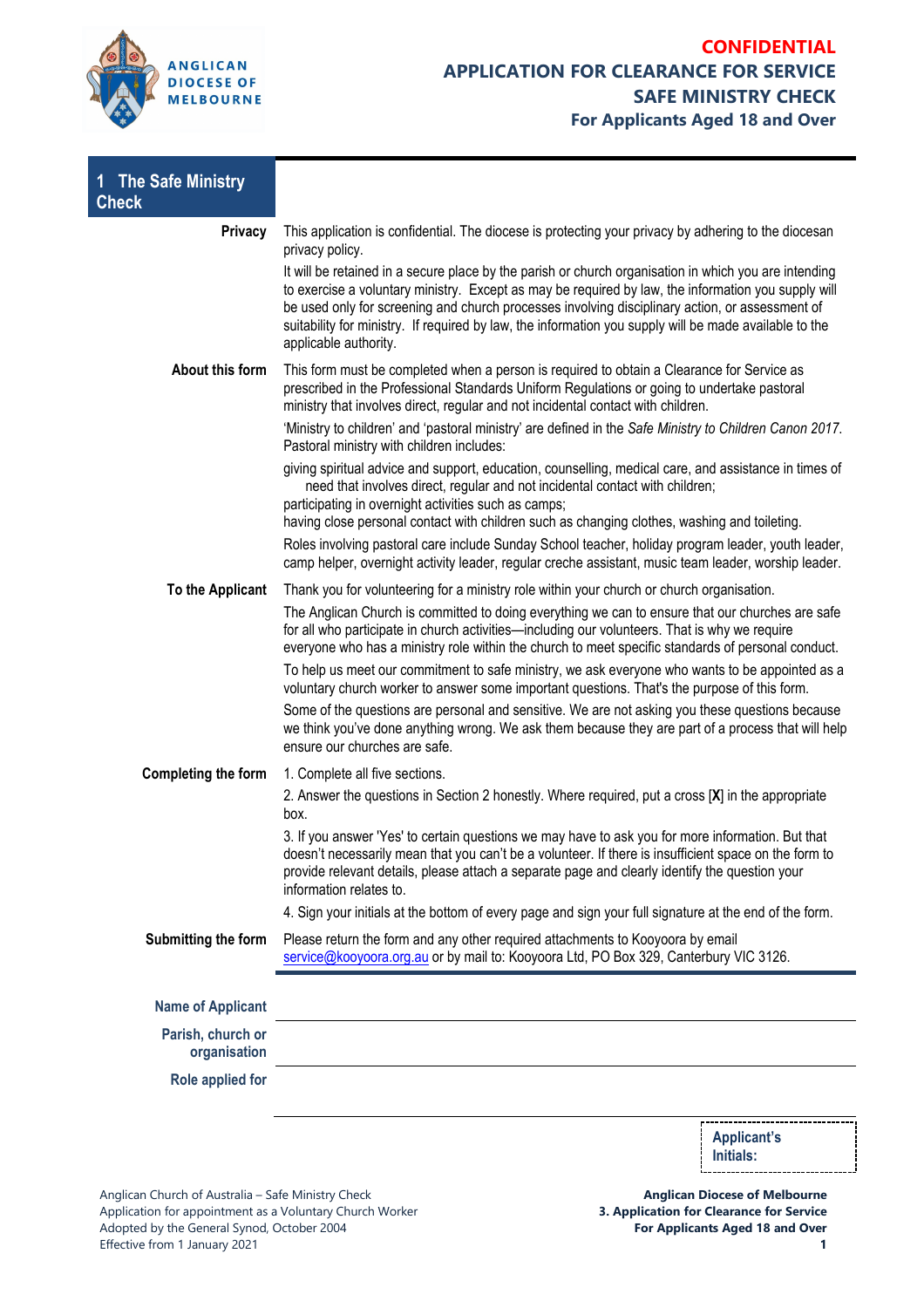

## **CONFIDENTIAL APPLICATION FOR CLEARANCE FOR SERVICE SAFE MINISTRY CHECK For Applicants Aged 18 and Over**

# **2 The Applicant**

| <b>Personal details</b>         | Title                                                                                                                                                                                                                                                                                                                                                                  | Mr<br>Mrs      | Miss | Ms         | Other, specify                                   |    |
|---------------------------------|------------------------------------------------------------------------------------------------------------------------------------------------------------------------------------------------------------------------------------------------------------------------------------------------------------------------------------------------------------------------|----------------|------|------------|--------------------------------------------------|----|
|                                 | First name(s)                                                                                                                                                                                                                                                                                                                                                          |                |      |            |                                                  |    |
|                                 | Surname                                                                                                                                                                                                                                                                                                                                                                |                |      |            |                                                  |    |
|                                 | Previous name                                                                                                                                                                                                                                                                                                                                                          |                |      |            |                                                  |    |
|                                 | Date of birth (d/m/y)                                                                                                                                                                                                                                                                                                                                                  |                |      |            |                                                  |    |
|                                 | Gender                                                                                                                                                                                                                                                                                                                                                                 | male<br>female |      |            |                                                  |    |
|                                 | <b>Marital Status</b>                                                                                                                                                                                                                                                                                                                                                  |                |      |            |                                                  |    |
|                                 | Occupation                                                                                                                                                                                                                                                                                                                                                             |                |      |            |                                                  |    |
| <b>Address</b>                  | Number, Street                                                                                                                                                                                                                                                                                                                                                         |                |      |            |                                                  |    |
|                                 | Suburb/town,                                                                                                                                                                                                                                                                                                                                                           |                |      |            |                                                  |    |
|                                 | State, Postcode                                                                                                                                                                                                                                                                                                                                                        |                |      |            |                                                  |    |
| <b>Contact details</b>          | Home phone                                                                                                                                                                                                                                                                                                                                                             |                |      | Work phone |                                                  |    |
|                                 | Mobile phone                                                                                                                                                                                                                                                                                                                                                           |                |      |            |                                                  |    |
|                                 | Email                                                                                                                                                                                                                                                                                                                                                                  |                |      |            |                                                  |    |
|                                 |                                                                                                                                                                                                                                                                                                                                                                        |                |      |            |                                                  |    |
| <b>Confirming your identity</b> | Please provide a copy of your Australian driver's photo licence                                                                                                                                                                                                                                                                                                        |                |      |            |                                                  |    |
|                                 | <b>Driver's Licence Number:</b>                                                                                                                                                                                                                                                                                                                                        |                |      |            |                                                  |    |
|                                 | <b>Expiry Date:</b>                                                                                                                                                                                                                                                                                                                                                    | Type:          |      |            |                                                  |    |
|                                 | If you do not have a driver's licence, please provide a copy of a birth certificate, a current Australian<br>passport, an Australian citizenship document or Australian immigration papers, a current credit card<br>or account card from an Australian financial institution, OR a current student identity card from an<br>educational institution must be provided) |                |      |            |                                                  |    |
|                                 | Other Identification Document:                                                                                                                                                                                                                                                                                                                                         |                |      |            |                                                  |    |
| <b>Suitability for ministry</b> | Please answer the questions below by clicking in the appropriate box.<br>If you are not sure what is meant by a word or phrase in <b>bold print</b> , please consult the Key Terms<br>in Faithfulness in Service.                                                                                                                                                      |                |      |            |                                                  |    |
|                                 | a) Do you have any health condition(s), which may affect<br>your work with children or young people?                                                                                                                                                                                                                                                                   |                |      | $\Box$ No  | $\exists$ Yes<br>If YES, please provide details. |    |
|                                 | b) Have you ever been convicted of a criminal offence in<br>Australia or in any other country?                                                                                                                                                                                                                                                                         |                |      | $\Box$ No  | Yes<br>YES, please provide details.              | lf |
|                                 |                                                                                                                                                                                                                                                                                                                                                                        |                |      |            | <b>Applicant's</b><br><b>Initials:</b>           |    |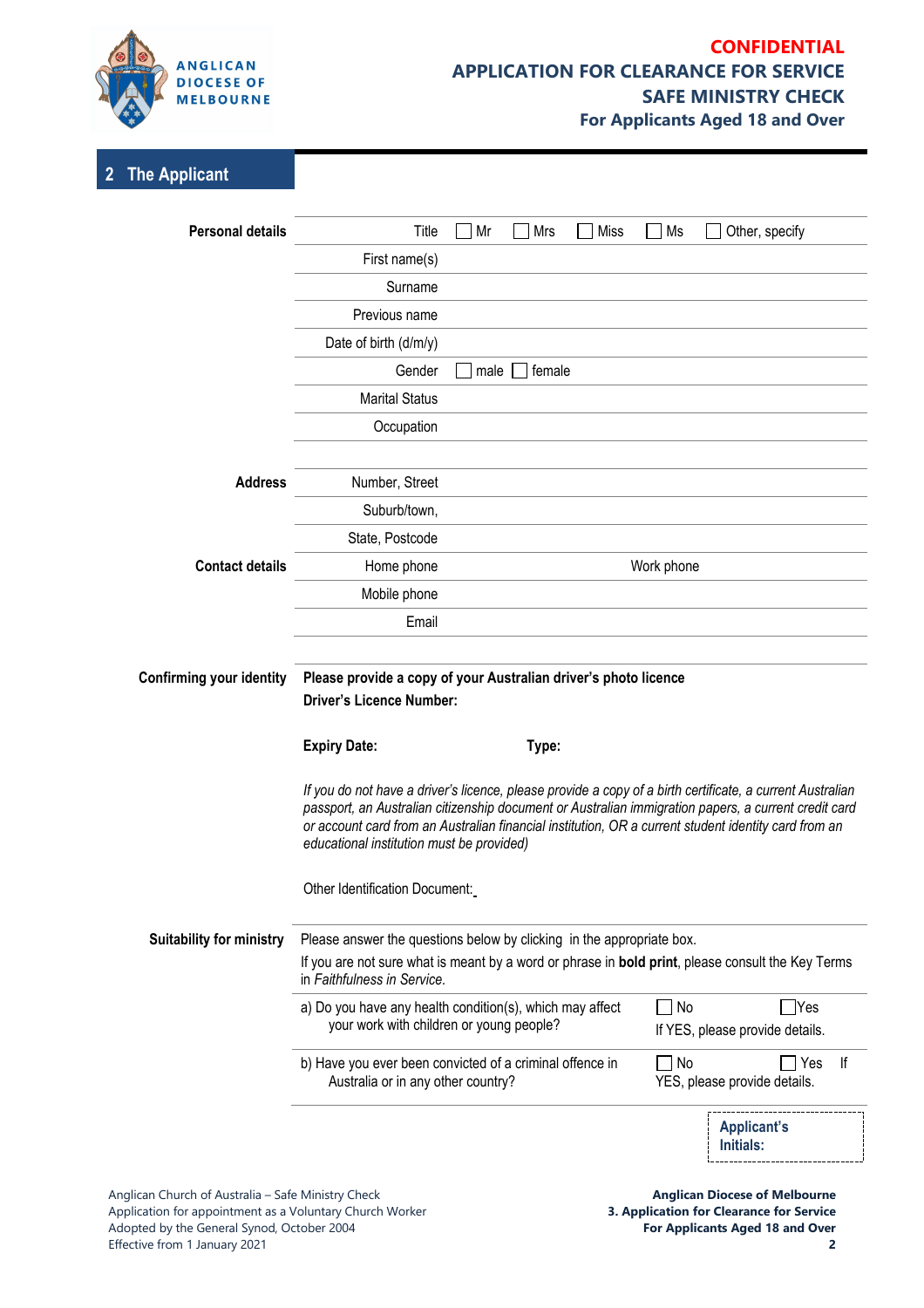

## **CONFIDENTIAL APPLICATION FOR CLEARANCE FOR SERVICE SAFE MINISTRY CHECK For Applicants Aged 18 and Over**

| 'Charged' means that the police or other government authority has accused<br>you in writing of committing a criminal offence. Getting a parking or speeding<br>fine is not a criminal offence.                                                                                                                                                                                                                                                                                                                                                                                                                                                                                                                                                                                                                                                                                                                                                                                                                                                                                                                                                                                                           |  |  |
|----------------------------------------------------------------------------------------------------------------------------------------------------------------------------------------------------------------------------------------------------------------------------------------------------------------------------------------------------------------------------------------------------------------------------------------------------------------------------------------------------------------------------------------------------------------------------------------------------------------------------------------------------------------------------------------------------------------------------------------------------------------------------------------------------------------------------------------------------------------------------------------------------------------------------------------------------------------------------------------------------------------------------------------------------------------------------------------------------------------------------------------------------------------------------------------------------------|--|--|
| If YES, please provide details.<br>No<br>Yes                                                                                                                                                                                                                                                                                                                                                                                                                                                                                                                                                                                                                                                                                                                                                                                                                                                                                                                                                                                                                                                                                                                                                             |  |  |
| No Go to e)<br>Yes<br>If YES, has your licence ever been revoked or suspended?<br>If YES, please provide details.<br>No<br>Yes                                                                                                                                                                                                                                                                                                                                                                                                                                                                                                                                                                                                                                                                                                                                                                                                                                                                                                                                                                                                                                                                           |  |  |
| $\Box$ No<br>If YES, please provide details.<br>Yes                                                                                                                                                                                                                                                                                                                                                                                                                                                                                                                                                                                                                                                                                                                                                                                                                                                                                                                                                                                                                                                                                                                                                      |  |  |
| $\Box$ No Go to g)<br>Yes<br>If YES, did the authority to which you applied refuse to issue the<br>check?<br>$\Box$ No<br>$\sqsupset$ Yes<br>If NO, was your working with children check or a working with<br>vulnerable people check ever cancelled, revoked or suspended?<br>$\Box$ No<br>Yes                                                                                                                                                                                                                                                                                                                                                                                                                                                                                                                                                                                                                                                                                                                                                                                                                                                                                                          |  |  |
| $\Box$ No<br>$\Box$ Yes<br>If YES, please provide details.                                                                                                                                                                                                                                                                                                                                                                                                                                                                                                                                                                                                                                                                                                                                                                                                                                                                                                                                                                                                                                                                                                                                               |  |  |
| A 'child' is a person under the age of 18. 'Child abuse' means:<br>doing any one or more of the following things to a child, whether directly in<br>person or via an electronic device such as a computer, tablet or phone:<br>bullying; emotional abuse; harassment; neglect; physical abuse;<br>sexual assault; spiritual abuse; grooming; or<br>failing-without a reasonable excuse-to comply with any law that requires<br>you to report child abuse to the police or other authority; or<br>possessing, producing or distributing child exploitation material (e.g.<br>viewing child pornography or sexting).<br>If YES, please provide details.<br>No<br>Yes<br>In this document child exploitation material* means material that<br>describes or depicts a person who is or who appears to be a child -:<br>engaged in sexual activity; or<br>in a sexual context; or<br>as the subject of torture, cruelty or abuse (whether or not in a sexual<br>context)<br>in a way that a reasonable person would regard as being, in all the<br>circumstances, offensive. Child exploitation material can include any<br>film, printed matter, electronic data, computer image and any other<br>depiction. |  |  |
|                                                                                                                                                                                                                                                                                                                                                                                                                                                                                                                                                                                                                                                                                                                                                                                                                                                                                                                                                                                                                                                                                                                                                                                                          |  |  |

**Applicant's Initials:**÷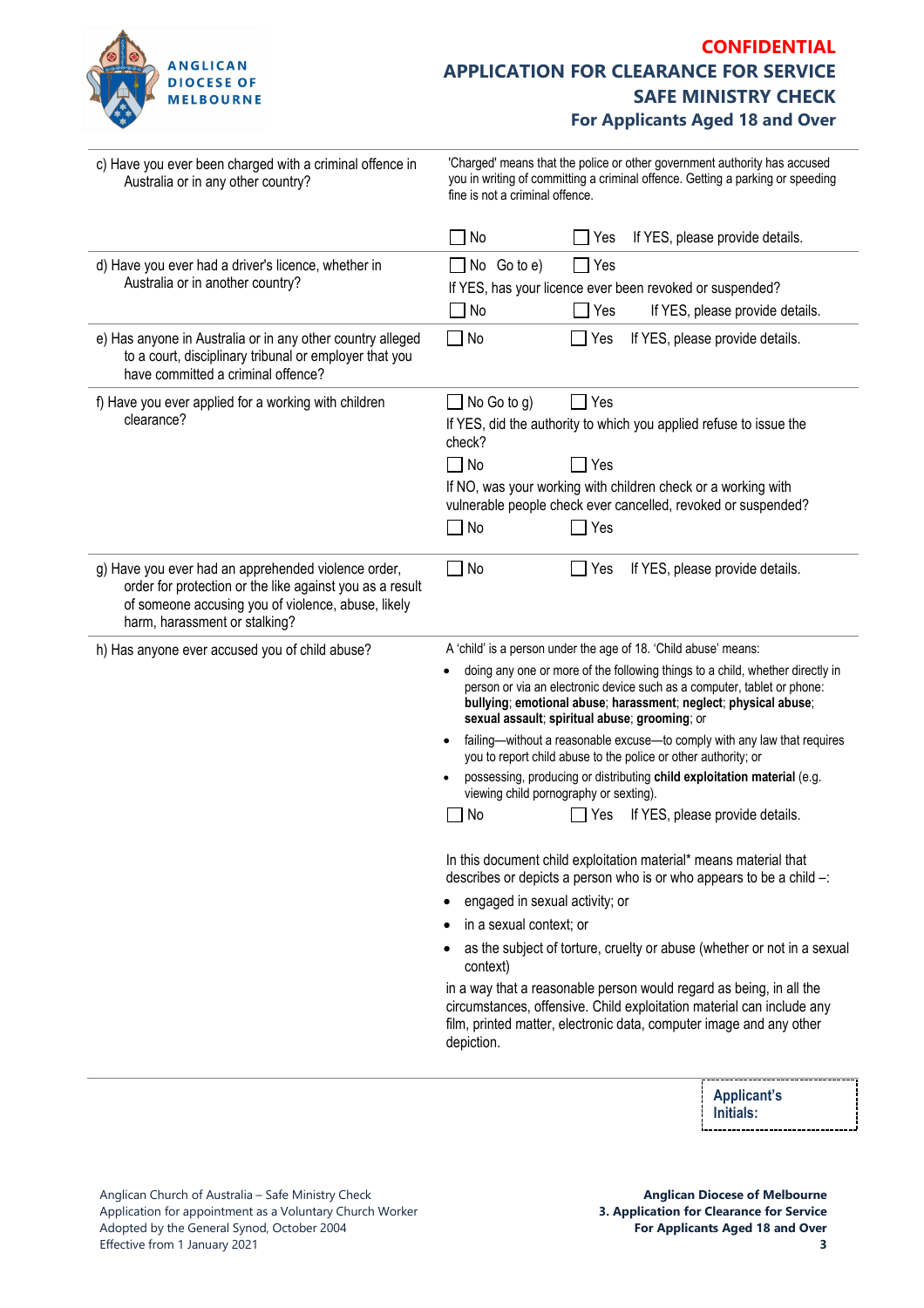

## **CONFIDENTIAL APPLICATION FOR CLEARANCE FOR SERVICE SAFE MINISTRY CHECK**

**For Applicants Aged 18 and Over**

| i) Have you ever done anything that may result in someone<br>accusing you of child abuse?                                                                                                                               | No                                                                                                                     | Yes                    | If YES, please provide details.                                                                                                                                  |
|-------------------------------------------------------------------------------------------------------------------------------------------------------------------------------------------------------------------------|------------------------------------------------------------------------------------------------------------------------|------------------------|------------------------------------------------------------------------------------------------------------------------------------------------------------------|
| j) Has a child or dependent young person for whom you<br>were caring as a parent or in any other capacity ever<br>been removed from your care, or been the subject of<br>a risk assessment by the relevant authorities? | No<br>$\mathbf{I}$                                                                                                     | Yes                    | If YES, please provide details.                                                                                                                                  |
| k) Have you ever engaged in any of the following conduct,<br>whether personally, virtually or by any electronic<br>means?                                                                                               | No<br>$\blacksquare$                                                                                                   | Yes                    | If YES, please provide details.                                                                                                                                  |
| sexual contact with a person under the age of<br>consent; or                                                                                                                                                            |                                                                                                                        |                        |                                                                                                                                                                  |
| production, sale, distribution or illegal use of<br>child exploitation material; or                                                                                                                                     |                                                                                                                        |                        |                                                                                                                                                                  |
| conduct likely to cause harm to a child or young<br>person, or to put them at risk of harm.                                                                                                                             |                                                                                                                        |                        |                                                                                                                                                                  |
| I) Have you ever provided employment, pastoral care or<br>professional services for others?                                                                                                                             | No Go to m)<br>student, employee or subordinate-other than with your spouse?<br>No                                     | $\sqsupset$ Yes<br>Yes | If YES, have you ever engaged in sexual contact, whether personally,<br>virtually, or by any electronic means, with a parishioner, client, patient,              |
| m) Do you currently abuse alcohol or other substances?                                                                                                                                                                  | $\sqcap$ No<br>If YES, does your current use of alcohol or other mind-altering or<br>wellbeing or relationships?<br>No | Yes<br>Yes             | addictive substances adversely affect or impair your ministry, personal                                                                                          |
| n) Do you have a history of substance abuse?                                                                                                                                                                            | and petrol sniffing.                                                                                                   |                        | Substance abuse' would include, but not be limited to abuse of prescription,<br>over-the-counter, recreational or illegal drugs, use of mind-altering substances |
|                                                                                                                                                                                                                         | No                                                                                                                     | Yes                    | If YES, please provide details.                                                                                                                                  |
| o) Have you ever had permission to undertake paid or<br>voluntary work with children refused, suspended or<br>withdrawn in Australia or any other country?                                                              | No                                                                                                                     | Yes                    | If YES, please provide details.                                                                                                                                  |
| p) Have you ever been interviewed or questioned<br>regarding any issues of misconduct?                                                                                                                                  | No                                                                                                                     | Yes                    | If YES, please provide details.                                                                                                                                  |
| q) Is there any other matter or past conduct of yours that<br>would be relevant for the Office of Professional<br>Standards to consider in deciding whether you are fit<br>for the proposed service in the Church?      | No                                                                                                                     | Yes                    | If YES, please provide details.                                                                                                                                  |
| r) Have you lived overseas for more than 12 months in the<br>last 10 years?                                                                                                                                             | No<br>$\mathbf{I}$                                                                                                     | Yes                    | If YES, please provide details.                                                                                                                                  |
|                                                                                                                                                                                                                         |                                                                                                                        |                        | <b>Applicant's</b><br>Initials:                                                                                                                                  |

----------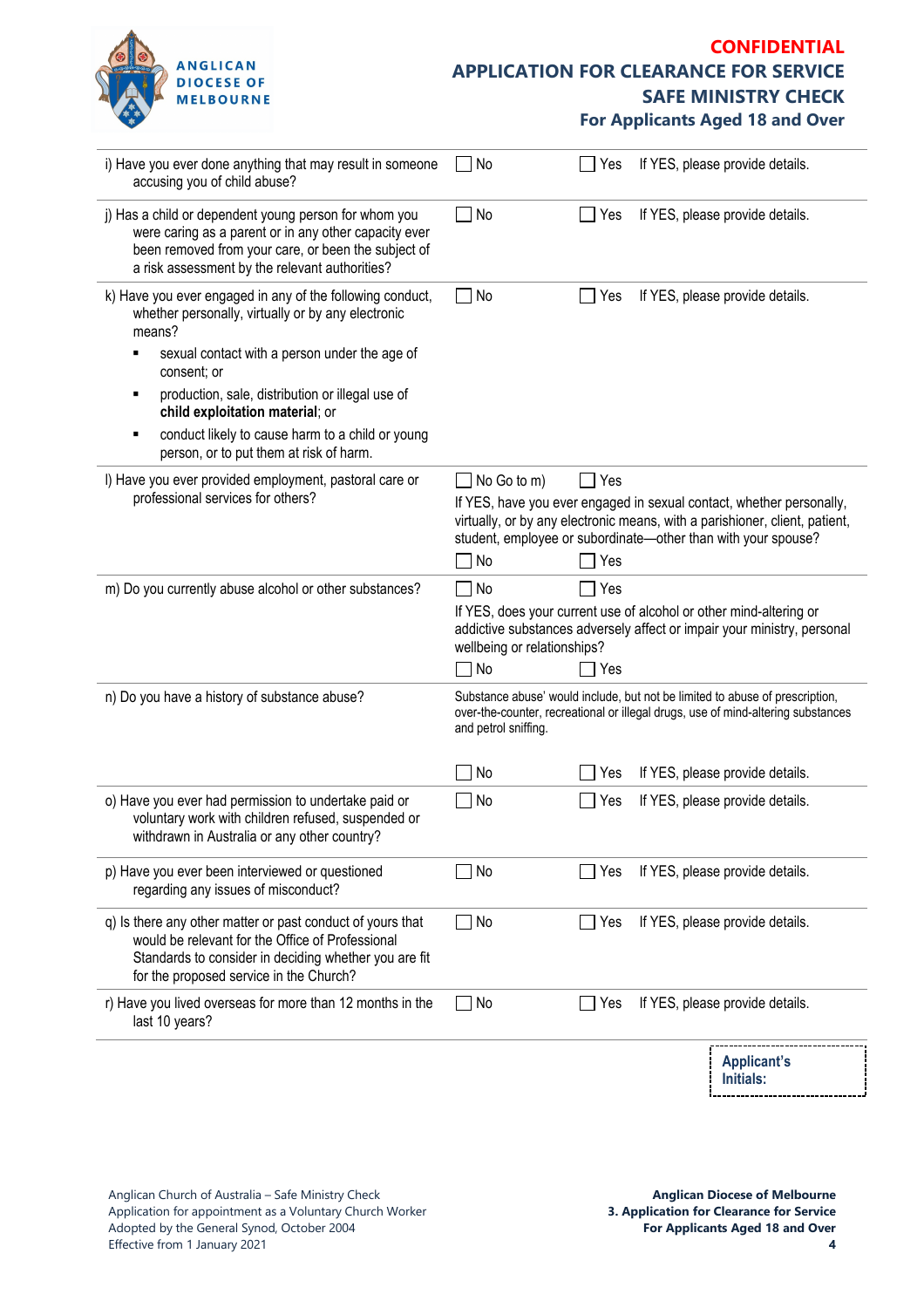

#### **3 Record of ministry**

In the table below, please list all churches, parishes or congregations, and, if appropriate, church and para-church organisations (such as Scripture Union groups, Crusaders) where you have undertaken ministry as a voluntary worker. We will ask you to authorise them to tell us what they know that's relevant to our assessment of your suitability for ministry in the church.

| <b>Church/ Organisation</b> | Location | Role | From (m/y) | To $(m/y)$ |
|-----------------------------|----------|------|------------|------------|
|                             |          |      |            |            |
|                             |          |      |            |            |
|                             |          |      |            |            |
|                             |          |      |            |            |
|                             |          |      |            |            |
|                             |          |      |            |            |
|                             |          |      |            |            |
|                             |          |      |            |            |
|                             |          |      |            |            |

#### **4 Character Reference**

Please provide details below of two (2) referees. In this context, a 'referee' is someone over 18 years of age who is able to give a report on your good character and suitability for ministry among children and young people. A referee **cannot** be a relative or a close friend. We will contact your referees by phone. If you have lived in another state or country within the last three years, please nominate at least one referee from your most recent parish or placement in that state or country.

|                       | <b>REFEREE 1</b>                                                                                                                              | <b>REFEREE 2</b>                                                                                                                                |
|-----------------------|-----------------------------------------------------------------------------------------------------------------------------------------------|-------------------------------------------------------------------------------------------------------------------------------------------------|
|                       | This person must be a church leader, such as a<br>rector, church warden, parish councillor or youth<br>minister, or other responsible person. | This person must be either an employer or, if you<br>have no employment history, an adult person who<br>who has known you for 3 years or longer |
| Title                 |                                                                                                                                               |                                                                                                                                                 |
| First name            |                                                                                                                                               |                                                                                                                                                 |
| Surname               |                                                                                                                                               |                                                                                                                                                 |
| Number, Street        |                                                                                                                                               |                                                                                                                                                 |
| Suburb/Town, Postcode |                                                                                                                                               |                                                                                                                                                 |
| State, Country        |                                                                                                                                               |                                                                                                                                                 |
| Home phone            |                                                                                                                                               |                                                                                                                                                 |
| Mobile phone          |                                                                                                                                               |                                                                                                                                                 |
| Email                 |                                                                                                                                               |                                                                                                                                                 |
|                       |                                                                                                                                               | Annlicant's                                                                                                                                     |

**Applicant's Initials:** 

**Anglican Diocese of Melbourne 3. Application for Clearance for Service For Applicants Aged 18 and Over**